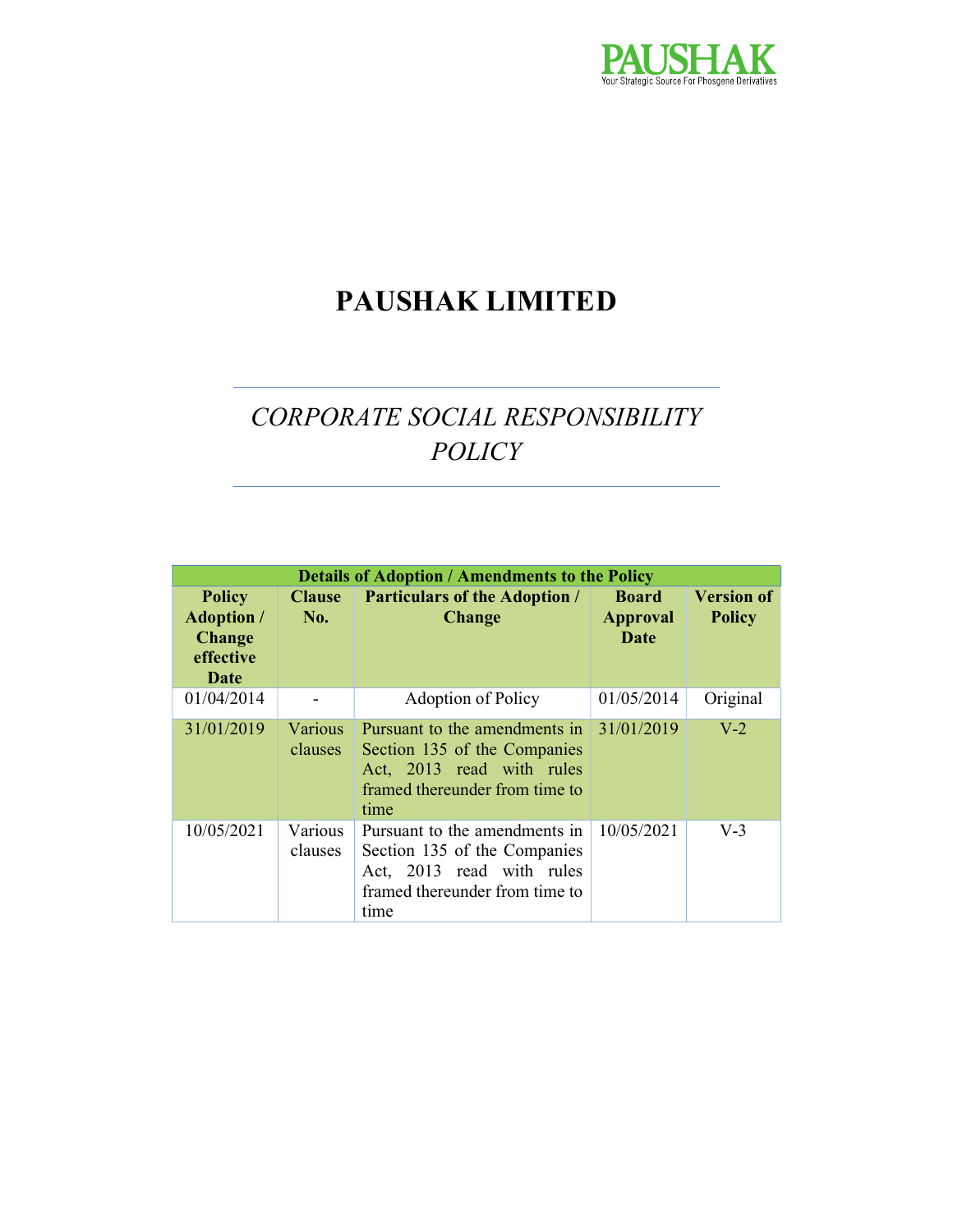

## 1. Objective:

The objective of Corporate Social Responsibility Policy ('CSR Policy' or 'Policy' as the context may require) is to lay down the statement containing the approach and direction given by the Board of Directors (the "Board") of Paushak Limited ('Paushak' or 'the Company'), after taking into account the recommendations of its Corporate Social Responsibility Committee ('CSR Committee' or the 'Committee') and to specifically provide for guiding principles for selection, implementation and monitoring of activities as well as formulation of the annual action plan for undertaking Corporate Social Responsibility ('CSR') activities. This Policy is formulated in compliance with the requirements of Section 135 of the Companies Act, 2013 the ('Act') read with the Companies (Corporate Social Responsibility Policy) Rules, 2014 ('Rules').

## 2. Philosophy of Alembic on CSR:

CSR is not a new term for Alembic Group. It has been proactively carrying out CSR activities since over fifty years. It has established, nurtured and promoted various Non-Profit Organizations focusing on three major areas – Education, Healthcare and Rural Development.

### 3. General:

The Board of Directors ('Board') of the Company has adopted this Policy at their meeting after obtaining recommendations from the CSR Committee. The details of the original adoption and subsequent amendments, if any, are mentioned in the table provided at the beginning of the Policy.

Any term(s) not defined in the Policy shall have the same meaning as assigned to such term(s) in the Companies Act, 2013 and / or the SEBI (Listing Obligations and Disclosure Requirements) Regulations, 2015 or any other applicable laws or regulations.

## 4. Effective Date:

The Policy was originally brought into effect from  $1<sup>st</sup>$  April, 2014. Subsequent amendments have been made from time to time which is reflected in the table laid out at the beginning of this policy. The present version of the Policy with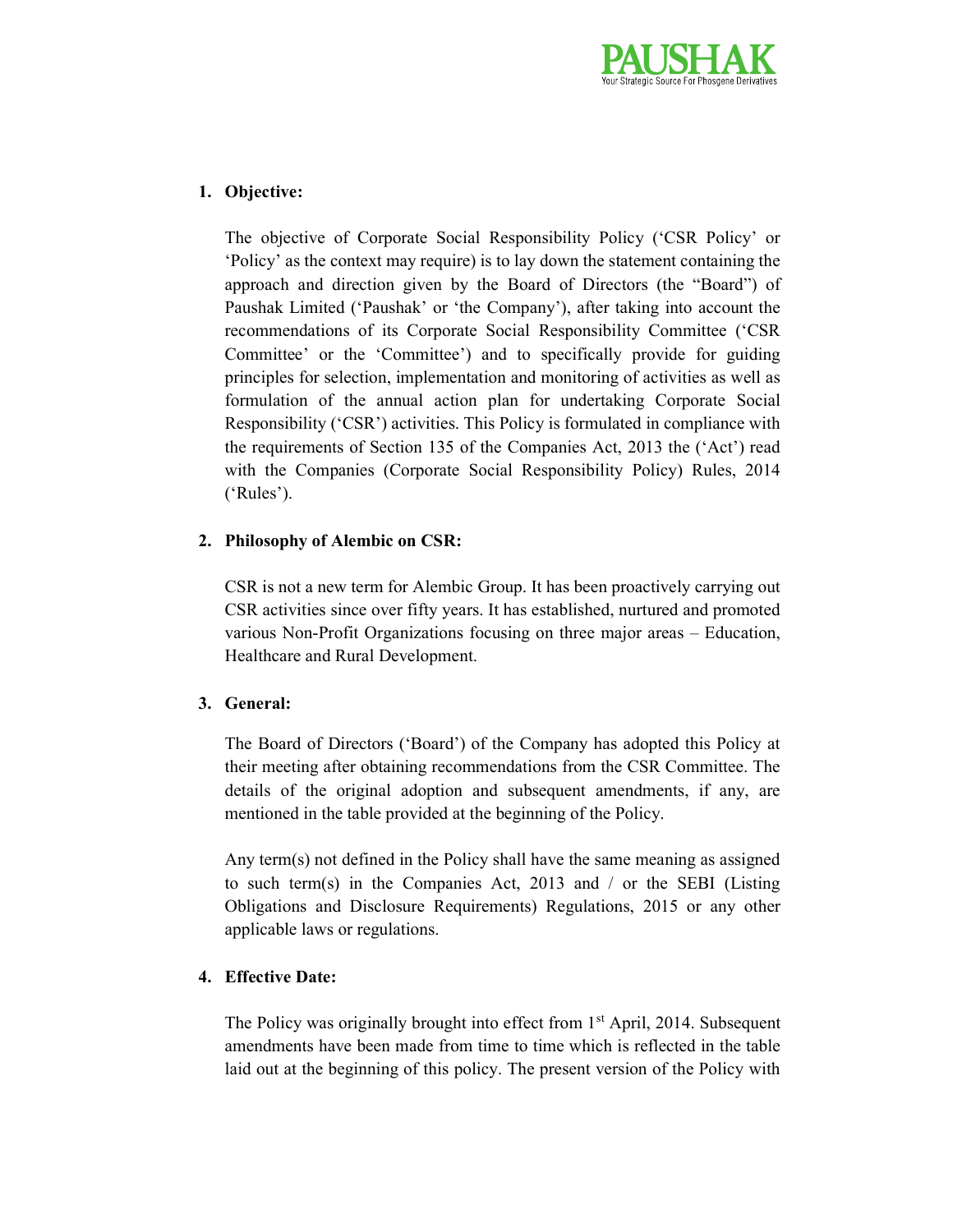

the amendments to give effect to amendments in the Act and the Rules has come into effect from 10<sup>th</sup> May, 2021.

## 5. Approach & Direction:

- The Board of Directors has constituted a 'CSR' Committee with majority of its members being Independent Directors of the Company.
- The Committee shall directly or in consultation with eligible Section 8 company(ies), Trusts, Societies, NGO(s) or other entities (hereinafter singly or jointly referred to as the 'Implementation Agency(ies)', as the context may require), identify programs/projects in which the CSR activities can be undertaken and recommend to the Board for its approval, from time to time.
- The programs/projects can be undertaken by the Company itself or through: (a) a company established under section 8 of the Act, or a registered public trust or a registered society, registered under section 12A and 80G of the Income Tax Act, 1961 (43 of 1961), established by the company, either singly or along with any other company, or
- (b) a company established under section 8 of the Act or a registered trust or a registered society, established by the Central Government or State Government; or
- (c) any entity established under an Act of Parliament or a State legislature or
- (d) a company established under section 8 of the Act, or a registered public trust or a registered society, registered under section 12A and 80G of the Income Tax Act, 1961, and having an established track record of at least three years in undertaking similar activities.
- -
- CSR activities may also be undertaken in collaboration with other companies in such a manner that the CSR committees of respective companies are in a position to report separately on such projects or programmes in accordance with the prescribed Rules.
- Alembic CSR Foundation which was settled by the Company along with other entities of the Alembic Group, in order to channelize CSR initiatives of the Alembic Group in a strategic manner, shall act as a key Implementation Agency.
- -
- The Committee shall formulate and recommend to the Board, an annual action plan along with requisite details, in pursuance of this Policy, at the first meeting of every financial year.
- The programs/projects which benefit only to the employees of the Company and their families shall not be considered for CSR activities.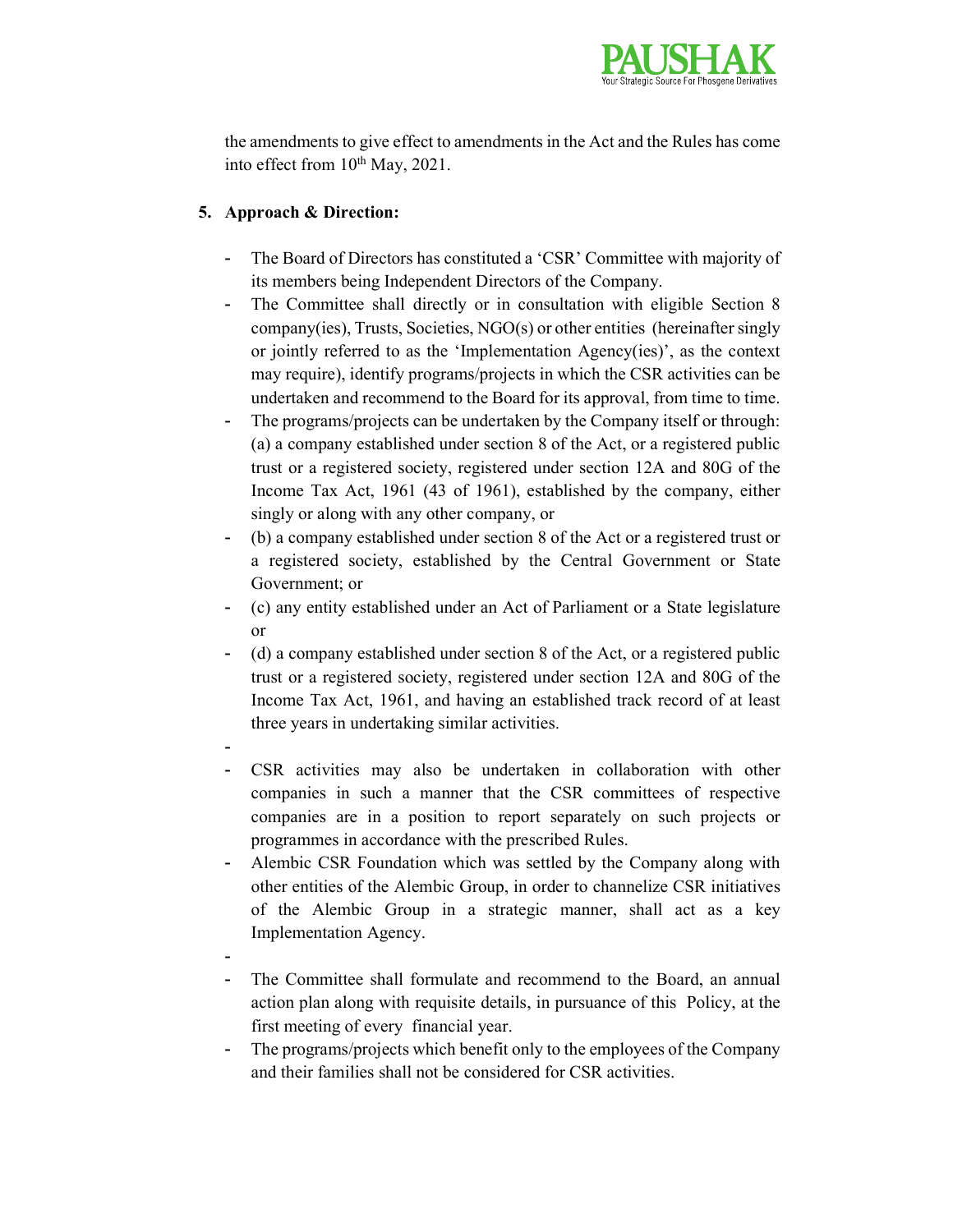

- The Committee shall endeavor for CSR capacity building of the personnel of the Company and / or of the institution carrying CSR activities of the Company and the same shall be considered as administrative overheads, in which not more than 5% of the total CSR budget shall be spent during the financial year.
- The Company may engage international organizations for designing, monitoring and evaluation of the CSR activities as well as for capacity building of their own personnel for CSR.

### 6. Projects or Programs to be Undertaken / Areas and subjects identified:

### 6.1 Selection:

The CSR projects or programs or activities to be undertaken by the Company shall be in the areas and subjects specified in Schedule VII of the Companies Act, 2013.

The Committee shall over and above the annual action plan, decide/recommend to the Board, from time to time, on CSR activities to be undertaken, the geographical area covered, Implementation Agency(ies) with which the projects/programs/activities are to be undertaken, amount to be spent on various projects, whether on going or fresh.

While deciding on the CSR activities, priority shall be given to the needs and requirements of communities or areas around which the Company operates.

The Company proposes to follow a planned model for CSR activities which are sustainable over long-term and has a direct and/or long term sustainable benefit / impact on the life of the beneficiaries of such programs. The Company may also undertake multiple projects annually, the requirement of which may be recognized due to an immediate need of a particular section of the society.

The CSR programs or projects or activities that the Company plans to undertake directly or through Implementation Agency(ies) and the modalities of execution / implementation of the same is as under:

### (i) Bhailal Amin General Hospital (BAGH):

Support BAGH in promoting healthcare including preventive healthcare through: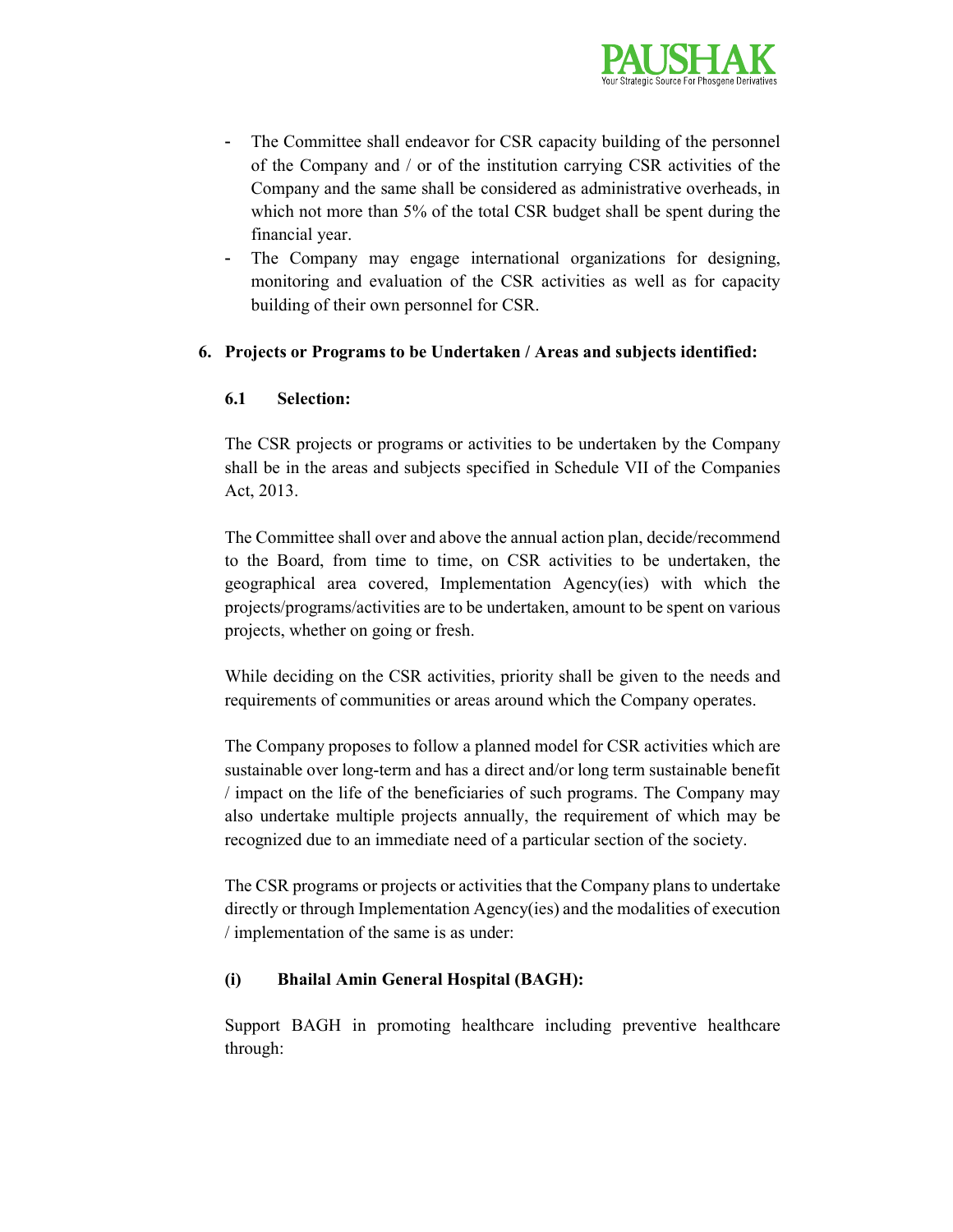

- a. Donation in cash or kind (medicines / drugs manufactured by the Company) to BAGH for specific activities.
- b. Sponsorships of free medical check-ups for community in vicinity of the manufacturing facilities of the Company.
- c. Sponsorships of medical treatment for poor as recommended by committee of Doctors of BAGH.
- d. Sponsorships of equipped Ambulance or such other specific equipment as may be required by BAGH.

## (ii) Rural Development Society (RDS):

Support RDS in promoting following initiatives through donating in cash or kind as may be required by RDS:

- a. Running of School with Hostel for students of poor families free of cost.
- b. Operating Medical Dispensary with qualified doctor for preliminary medical facilities to the poor patients free of cost.
- c. Conducting Vocational Training Courses like carpentry, plumbing, electrician, tailoring, etc. with a view to make people self-reliant.
- d. Undertaking various activities with the objective of development of local villages by running sanitation campaigns, de-addiction programs, malnutrition awareness programs HIV/AIDS awareness programs, etc.

### (iii) Alembic CSR Foundation:

Support Alembic CSR Foundation in promoting following initiatives through donating in cash or kind as may be required by Alembic CSR Foundation:

- a. Adoption of Schools in tribal / backward areas.
- b. Sanitation.
- c. Community outreach programs.
- d. Adoption of Children's homes / Government institution for destitutes.
- e. Rural Development Projects.
- f. Healthcare including preventive healthcare.
- g. Promoting Education.
- h. Promotion of Sports.
- i. Promotion and Development of Traditional Arts and Handicrafts.
- j. Flood relief activities.
- k. Employment enhancing vocational skills.
- l. Other areas / activities prescribed under Schedule VII of the Companies Act, 2013.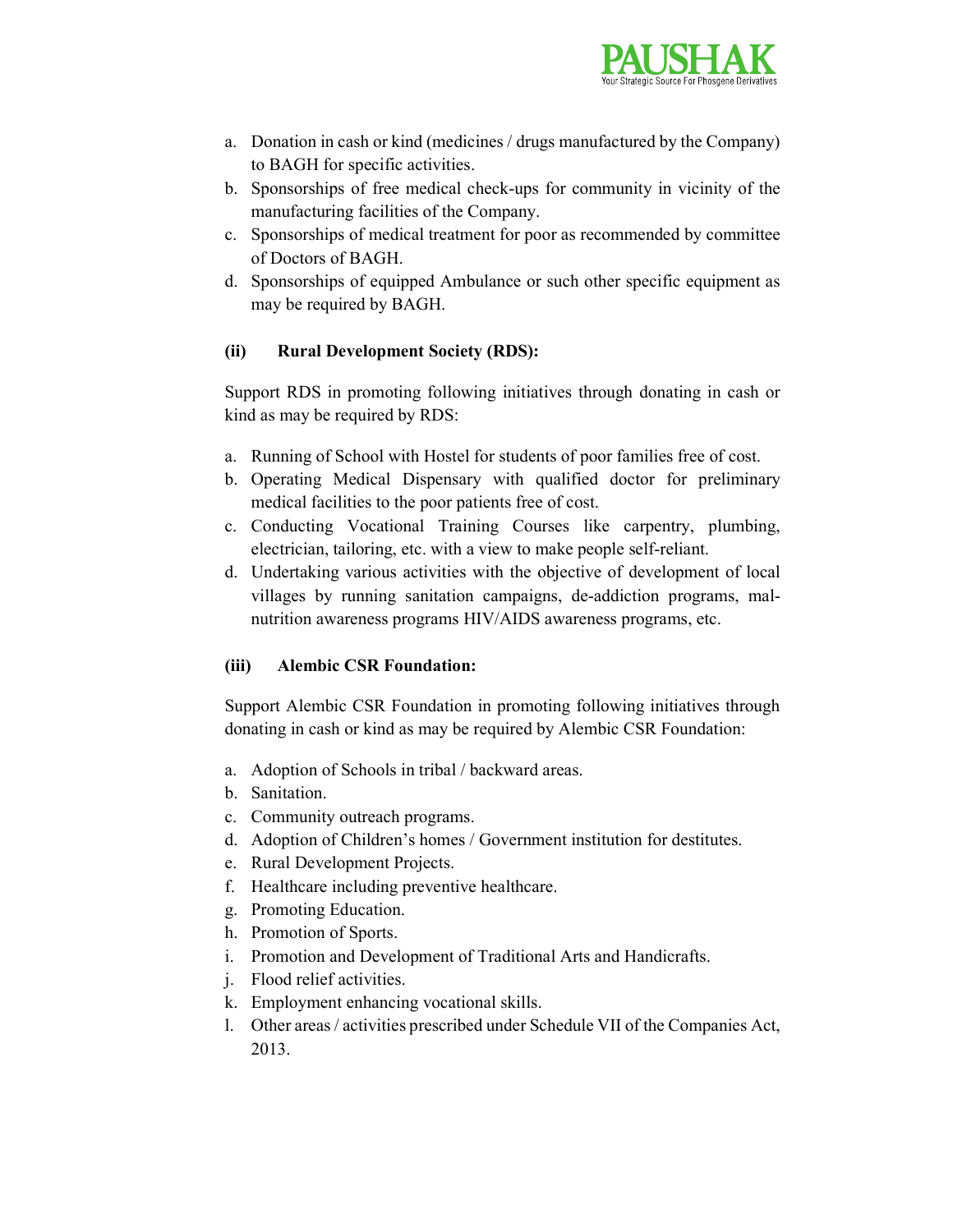

- (iv) Spread of Education at affordable cost to students of poor or low income groups through the following trusts, by donations in cash or kind:
- a. Uday Education Society.
- b. Bal Utkarsh Society.
- c. Utkarsh Vidya Kendra.
- d. Vidyanidhi Trust Bangalore.
- e. Ujjwal Vidyalaya Bangalore.
- (v) Support any other Implementation Agency(ies) other than those mentioned above in carrying out the activities mentioned in Schedule VII of the Companies Act, 2013.

### 6.2 Annual Action Plan:

On the basis of the guidelines prescribed in this Policy and in consultation with the Company's management and Alembic CSR Foundation, the Committee shall formulate and recommend to the Board of Directors an annual action plan, at the first meeting of every financial year which may be adopted by the Board.

The annual action plan shall include the following details:

- (i) list of CSR projects or programmes to be undertaken;
- (ii) manner of execution of such projects or programmes;
- (iii) modalities of utilisation of funds and implementation schedules for the projects or programmes;
- (iv) monitoring and reporting mechanism for the projects or programmes; and
- (v) details of need and impact assessment, if any, for the projects undertaken.

The Committee may also at any time during the financial year, with reasonable justifications, recommend modifications to the existing annual action plan to the Board of Directors for adoption.

### 6.3 Implementation:

Depending on the annual action plan approved by the Board of Directors, the Company or the Implementation Agency will attend to the activities related to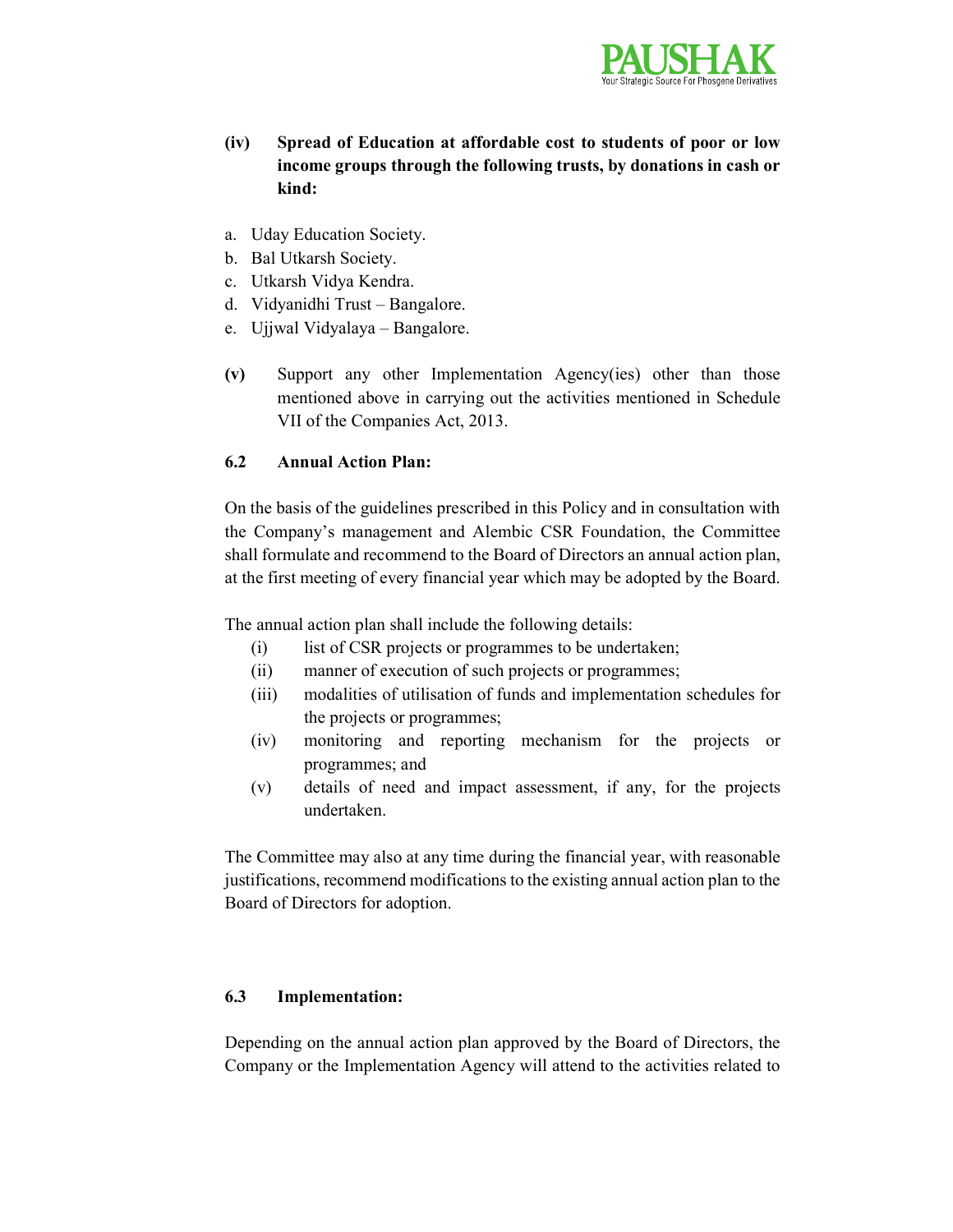

CSR, either directly or with assistance from external consultants with required competency and experience, hired for the purpose.

The Company or the Implementation Agency may also work jointly with other implementation agencies with specific domain knowledge and work experience, satisfying the criteria prescribed in Rules.

The Company or the Implementation Agency may enter into partnerships / collaborations with government bodies, business partners and communities to create multiplier effect of its social programmes.

The Company or the Implementation Agency may use the services of employees and their family members as volunteers to promote awareness and inclusiveness and external experts / agencies / consultancy firms for effective pre and post assessments, implementation, surveys, impact assessment, volunteering activities, etc.

The implementation schedule of various programs or projects or activities shall be guided by the nature, extent of coverage and the intended impact of the programme.

### 7. CSR Expenditure:

CSR expenditure shall include all expenditure including contribution to corpus, or on projects or programmes related to CSR activities approved by the Board of the Company on the recommendation of the Committee. It will include contribution to eligible Implementation Agency(ies).

Amounts spent on creation or acquisition of a capital asset, administrative overheads, impact assessment and other activities not directly connected with the CSR activity shall also be eligible as CSR expenditure, to the extent permissible under the Act / Rules.

CSR activities shall not include the activities undertaken by the Company in the normal course of business and such other activities as prescribed in the Act and/or Rules.

Any amount spent in excess of requirement provided under sub-section (5) of section 135, may be set off in succeeding three financial years, in accordance with the provisions prescribed in Rules.